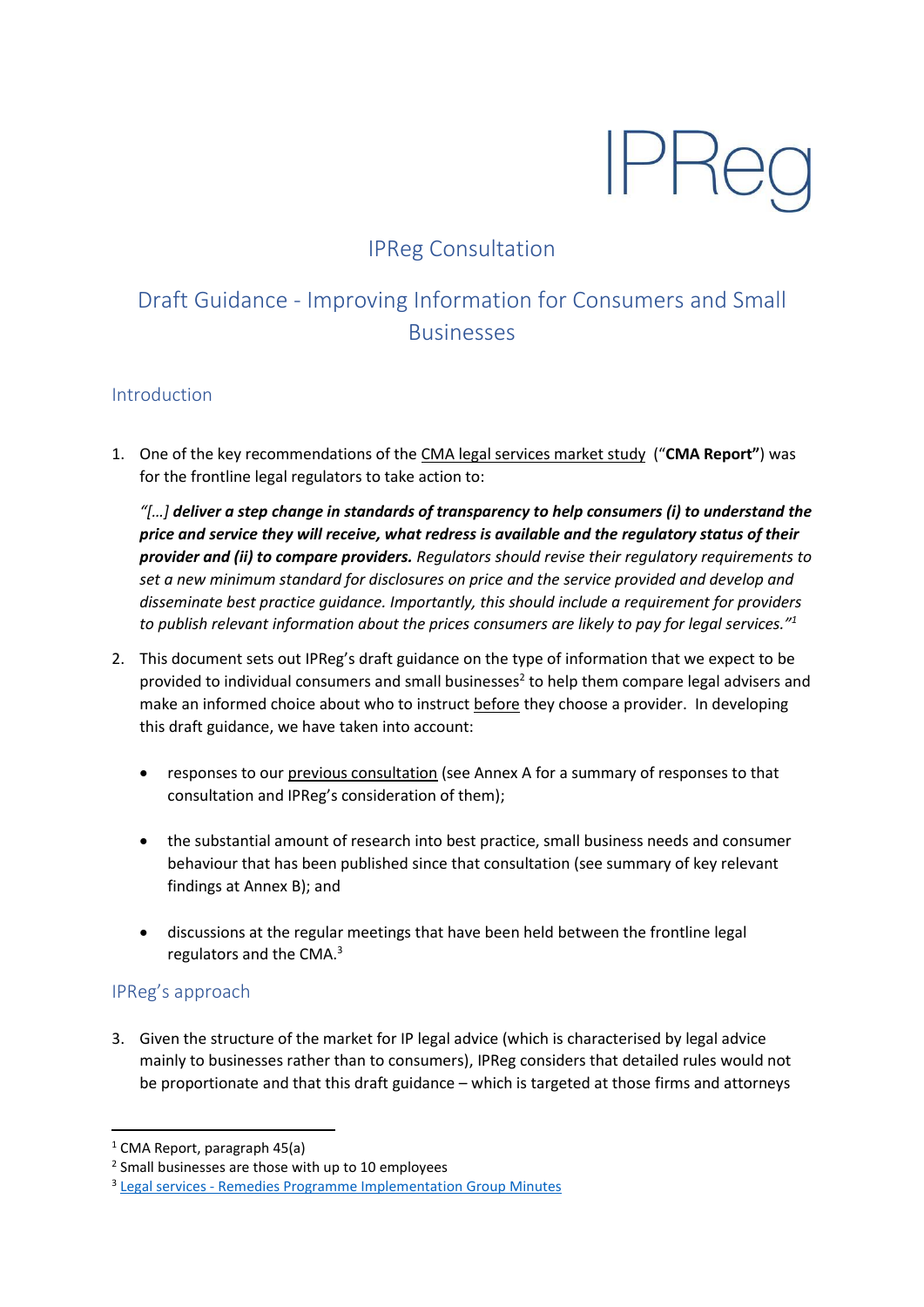that advise individuals consumers and small businesses – is an appropriate response to the CMA's recommendations.

- 4. Regulated firms and individuals know their client base and we expect them to judge for themselves whether our guidance is applicable to them. However, we consider that it may be beneficial for all registrants to consider whether they provide appropriate levels of information on their public-facing communications and to use information about complaints to improve the service they provide.
- 5. We consider that this approach is consistent with the CMA Report's statements that:

*"It will be for individual regulators to assess their own current regulatory requirements and the relevance of our recommendations to the services that their regulated professionals offer."<sup>4</sup>* and

*"In concluding on the need for enhanced standards, we are clear that 'one size does not fit all', in respect of the disclosures that are appropriate for individual legal services or different professions. We see these requirements applying particularly for the benefit of individual consumers, we believe that such requirements would assist small businesses and particularly microbusinesses if imposed more broadly." 5*

6. We have also taken into account the Legal Services Board's ("**LSB**") assessment that "given the profile of IPReg's regulated community" our approach of producing voluntary guidance rather than mandatory requirements was "proportionate" (albeit that the LSB has asked us to keep our approach under review).<sup>6</sup> We have also noted the fact that other legal regulators have targeted their approaches on specific areas of legal advice. For example: [CILEx Regulation Transparency](https://www.cilexregulation.org.uk/about-us/consultations/open-consultations)  [Consultation](https://www.cilexregulation.org.uk/about-us/consultations/open-consultations) proposed rules for entities providing residential conveyancing and probate; the [Solicitors Regulation Authority Post Consultation Response](file:///C:/Users/Victoria/Downloads/Better%20Information%20post%20consultation%20position%20paper.pdf) set out price information requirements for specified particular services; and th[e Bar Standards Board Transparency](https://www.barstandardsboard.org.uk/regulatory-requirements/regulatory-update-2018/bsb-regulatory-update-march-2018/new-approach-to-improve-transparency-for-clients-of-the-bar/)  [Statement](https://www.barstandardsboard.org.uk/regulatory-requirements/regulatory-update-2018/bsb-regulatory-update-march-2018/new-approach-to-improve-transparency-for-clients-of-the-bar/) targeted requirements on the more standardised services provided by barristers who can advise clients without the need to be instructed by a solicitor.

| <b>Price</b>                                                                                                                                                                                         | <b>Service</b>                                                                                                                                                                                       | <b>Redress</b>                                                                                                                                                                               |
|------------------------------------------------------------------------------------------------------------------------------------------------------------------------------------------------------|------------------------------------------------------------------------------------------------------------------------------------------------------------------------------------------------------|----------------------------------------------------------------------------------------------------------------------------------------------------------------------------------------------|
| Pricing and charging model<br>(e.g. fixed fee, hourly rates,<br>capped charges, Conditional<br>Fee Agreement/Damages-<br><b>Based Agreement)</b><br>Hourly fees (where charged)<br>by grade of staff | A description of the services<br>$\bullet$<br>that the legal services<br>provider provides<br>Mix of staff that deliver the<br>$\bullet$<br>service<br>Key (and discrete) stages of<br>٠<br>services | Regulatory status,<br>$\bullet$<br>registration details<br>Complaints process and<br>$\bullet$<br>access to the Legal<br>Ombudsman<br>Professional Indemnity<br>$\bullet$<br>Insurance cover |

7. In developing our approach, we also took into account the non-exhaustive "regulatory baseline" for minimum disclosure requirements across all aspects of service provision in the CMA Report:<sup>7</sup>

1

<sup>4</sup> CMA Report paragraph 7.40

<sup>5</sup> CMA Report paragraph 7.41

<sup>&</sup>lt;sup>6</sup> LSB [2017 Assessment of](https://www.legalservicesboard.org.uk/Projects/pdf/2017/Monday%2012%20Noon/IPReg_-_action_plan_suff_assessment.pdf) IPReg's Action Plan paragraph 4

<sup>7</sup> CMA Report paragraph 7.37 and Table 7.1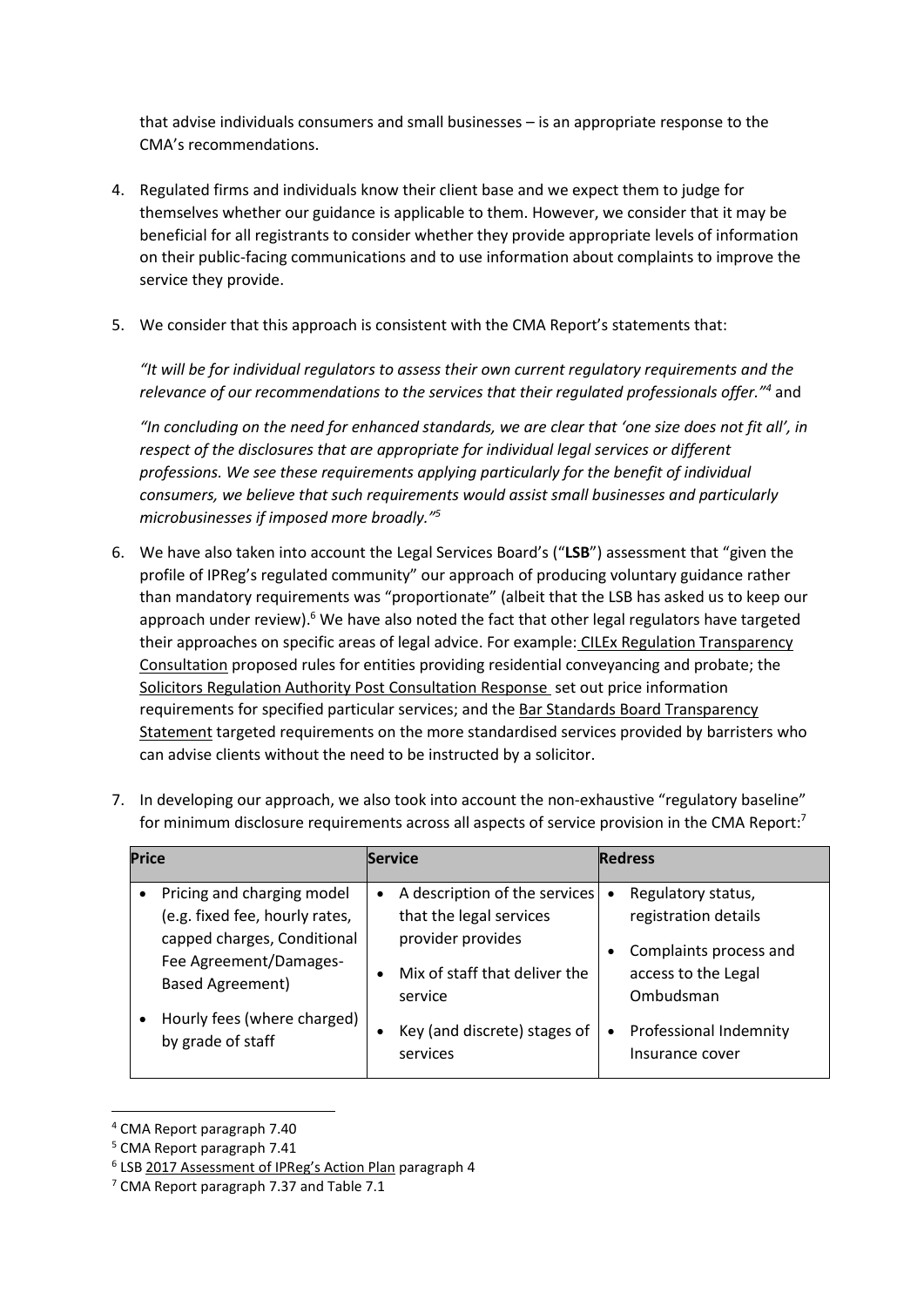| (Where offered) indicative<br>fixed fees and factors that<br>may affect these and the<br>circumstances where<br>additional fees may be | Indicative timescales of<br>$\bullet$<br>completing services and<br>factors affecting these |  |
|----------------------------------------------------------------------------------------------------------------------------------------|---------------------------------------------------------------------------------------------|--|
| charged<br>Typical range of costs for<br>different stages of cases<br>(where appropriate)                                              |                                                                                             |  |
| Scale of likely disbursements<br>$\bullet$<br>(e.g. searches, court fees)                                                              |                                                                                             |  |
| Key factors that determine<br>٠<br>price (including<br>disbursements)                                                                  |                                                                                             |  |

8. The importance of good information has been reinforced in the recent 'Better Information [Research](https://www.sra.org.uk/sra/how-we-work/reports/better-information.page)' jointly commissioned by the Solicitors Regulation Authority and the Legal Ombudsman. This found that when choosing a legal services provider, 85% of people want information before making their decision, usually relating to price (53%) and quality (37%), with over a quarter (27%) wanting information on regulatory protections.<sup>8</sup> It also found that when people were given access to information on price and regulatory protection, they were willing to make a trade-off between the type of provider and their associated regulatory protections, and the cost of the service. The research found that 54% of participants said that they would be willing to pay more to have more regulatory protection. Regulatory protection and price were both found to be important and the research found that people do not simply choose the cheapest option. 9

 $\overline{\phantom{a}}$ 

<sup>8</sup> Better Information Research Figure 21

<sup>9</sup> Better Information Research Item 7: Online Regulatory Protections Trial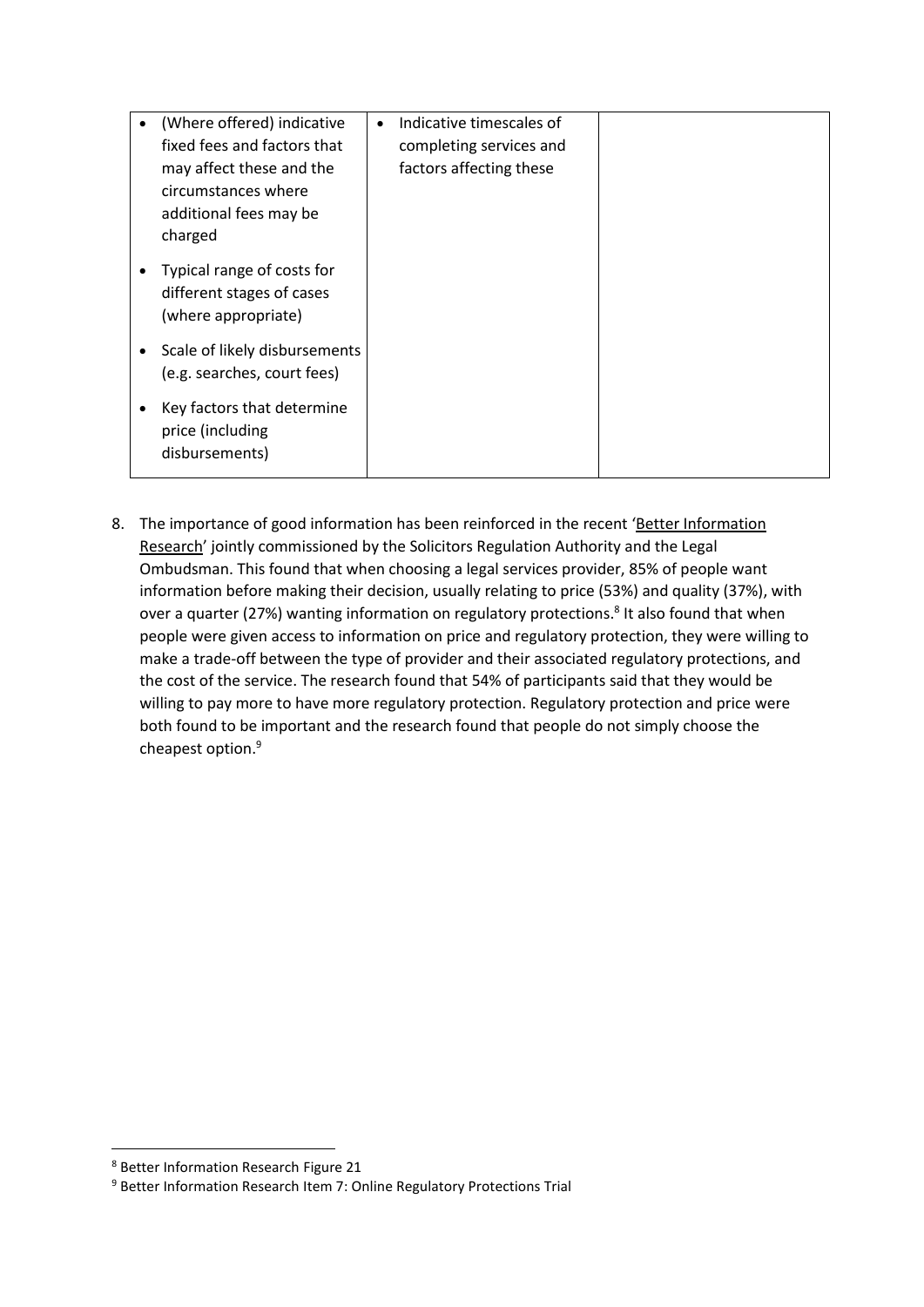# Draft Guidance - Improving Information for Consumers and Small **Businesses**

Taking all this into account, we are now consulting on the following draft guidance which supplements the information requirements in IPReg's [Rules of Conduct.](https://ipreg.org.uk/wp-content/files/2018/03/IPReg%C2%AD_Code_of_Conduct_March_2018-website.pdf)

#### Who does this guidance apply to?

1. All firms are welcome to adopt this guidance, however it applies specifically to firms that advise individual consumers and small businesses (i.e. those with up to 10 employees) on IP-related matters. Firms and attorneys should analyse their client base and decide whether this guidance applies to them.

#### What outcomes should we try to achieve?

- 2. The outcomes that you should be seeking for individual consumers and small businesses are:
	- Outcome: consumers and small businesses that may need IP advice make informed choices about which provider to use, based on clear and accurate pre-engagement information on providers' websites and in their client-facing communications; and
	- Outcome: as their matter progresses, clients have the best possible information about changes to prices and/or services.

All the information that you provide should be sufficient, reliable and presented in ways that are relevant to consumers and small businesses.<sup>10</sup>

#### What information should we provide about price and service?

- 3. In order to improve information for consumers before they decide whether to instruct you, you should consider providing the following types of information on your website and in other promotional material that you produce:
	- Clear descriptions of the different types of services provided;
	- Typical timescales and key stages for different types of services;
	- Price of different types of services. This should be in a clear and understandable format and could include:
		- A description of the service, price, whether the price is fixed and, if so, what services are included in the fixed price and what factors might incur additional costs (and the likely price);

**.** 

<sup>10</sup> CMA Report paragraph 7.31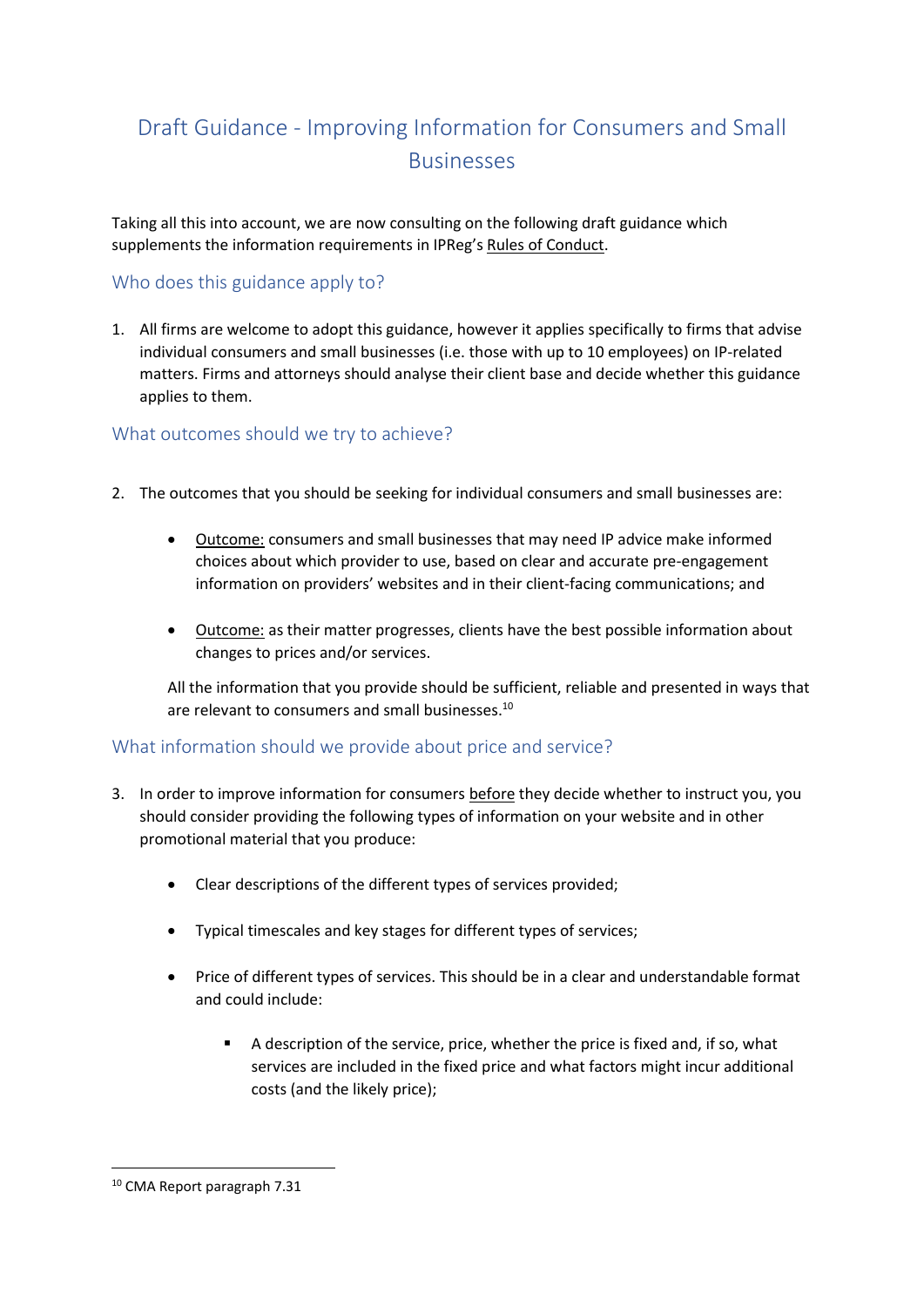- **■** If the price is not fixed, the basis for charges including hourly rates and the likely number of hours needed for different services;
- Scenario-based pricing (where illustrative examples are given including likely cost and timescales);
- Whether VAT is included;
- An explanation in plain English of likely disbursements and the cost of those disbursements. Any additional "administration" fees (e.g. filing fees in the UK and elsewhere, court fees, administration charges, foreign exchange charges including any uplift on currency conversions, etc.) should also be made clear;
- Any referral arrangements and related fees; and
- General factors that could increase or decrease costs.
- Whether a free or fixed fee scoping meeting is available. This would provide inexperienced or first-time clients with information about cost, likely process, risks and timescales, and what services will be provided following the meeting.
- Experience and qualifications of individuals who carry out the services together with supervisory arrangements.
- 4. The information you provide should avoid technical terms and legal jargon wherever possible. If this is unavoidable, the meaning of such terms should be explained in straightforward language.

### What information should we provide about regulatory status and access to redress?

- 5. Regulatory status
	- Firms and attorneys that are regulated by IPReg may use the IPReg logo on their websites and other communications. Note, however, that if you are regulated by IPReg as an individual but your firm is not regulated by IPReg, you may not use the IPReg logo on your website. IPReg will take action against any mis-use of its logo; and
	- You should explain that there are required standards of training (e.g. before admission to the register and CPD) and conduct. You may also want to set out any additional training requirements that your firm has.
- 6. You should explain the protection that your professional indemnity insurance provides. You should also explain that IPReg has put in place an insurance policy that may provide additional protection in the event of dishonesty or fraudulent use of client money.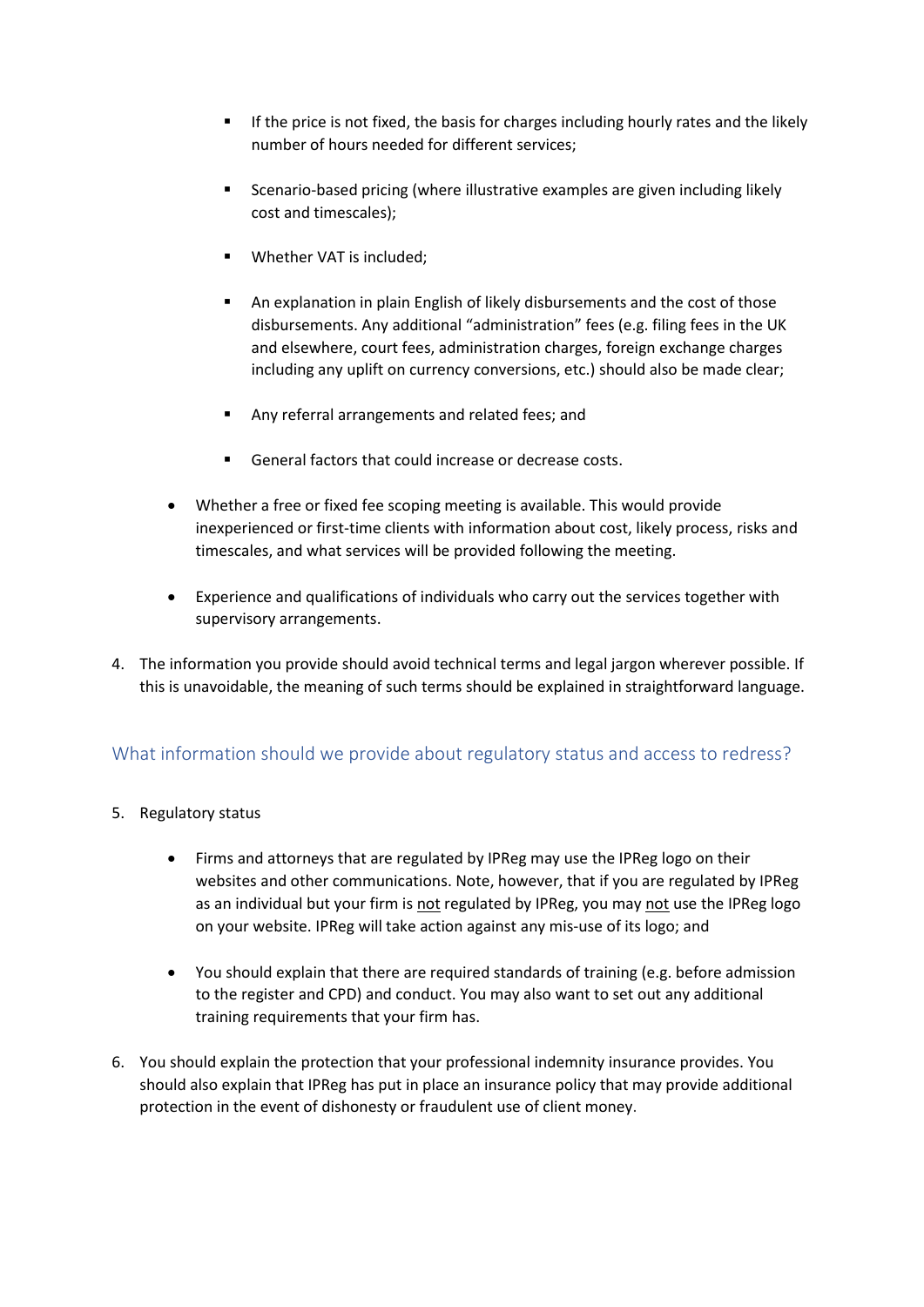7. The Legal Ombudsman can provide redress for individuals or micro enterprises<sup>11</sup> and you should therefore explain how to make a complaint, how to contact the Legal Ombudsman and what the Legal Ombudsman can investigate. (See also [IPReg Code of Conduct](https://ipreg.org.uk/wp-content/files/2018/03/IPReg%C2%AD_Code_of_Conduct_March_2018-website.pdf) 'Rule 12 – Complaints Handling' and its accompanying Guidance.)

#### Does this guidance also apply to client care letters?

- 8. A key aim of improving information for consumers and small businesses is to enable them to make informed decisions before they enter into a contract with an IP attorney or firm. However, it is also important that consumers receive clear information once they have decided to instruct you.
- 9. You should therefore also consider whether you need to amend your client care letters to include some or all of the information on price, service, regulatory status and redress set out above. You should also consider whether to make standard information that is included in your client care letters available on your website as part of increasing overall transparency. If you decide to do so, you should take into account the CMA's observation that a more useful requirement than simply publishing a standard client care letter would be to:

*"translate the letter into accessible client facing disclosures embedded appropriately into the content of a provider's website."<sup>12</sup>*

10. In any event, you should consider the findings of research which identifie[d eight key principles](https://ipreg.org.uk/pro/practice-development/client-care-letters/)  [for client care letters](https://ipreg.org.uk/pro/practice-development/client-care-letters/) as well as more recent consumer research which found the three most important things to legal services users to be - regular communication about progress, clear information about costs, information about the legal process.<sup>13</sup>

1

<sup>&</sup>lt;sup>11</sup> Defined in European Commission Recommendation 2003/361/EC – broadly a business or enterprise with fewer than 10 employees and turnover or assets not exceeding €2 million.

<sup>12</sup> CMA Report paragraph 7.119

<sup>&</sup>lt;sup>13</sup> Better Information Research Box 4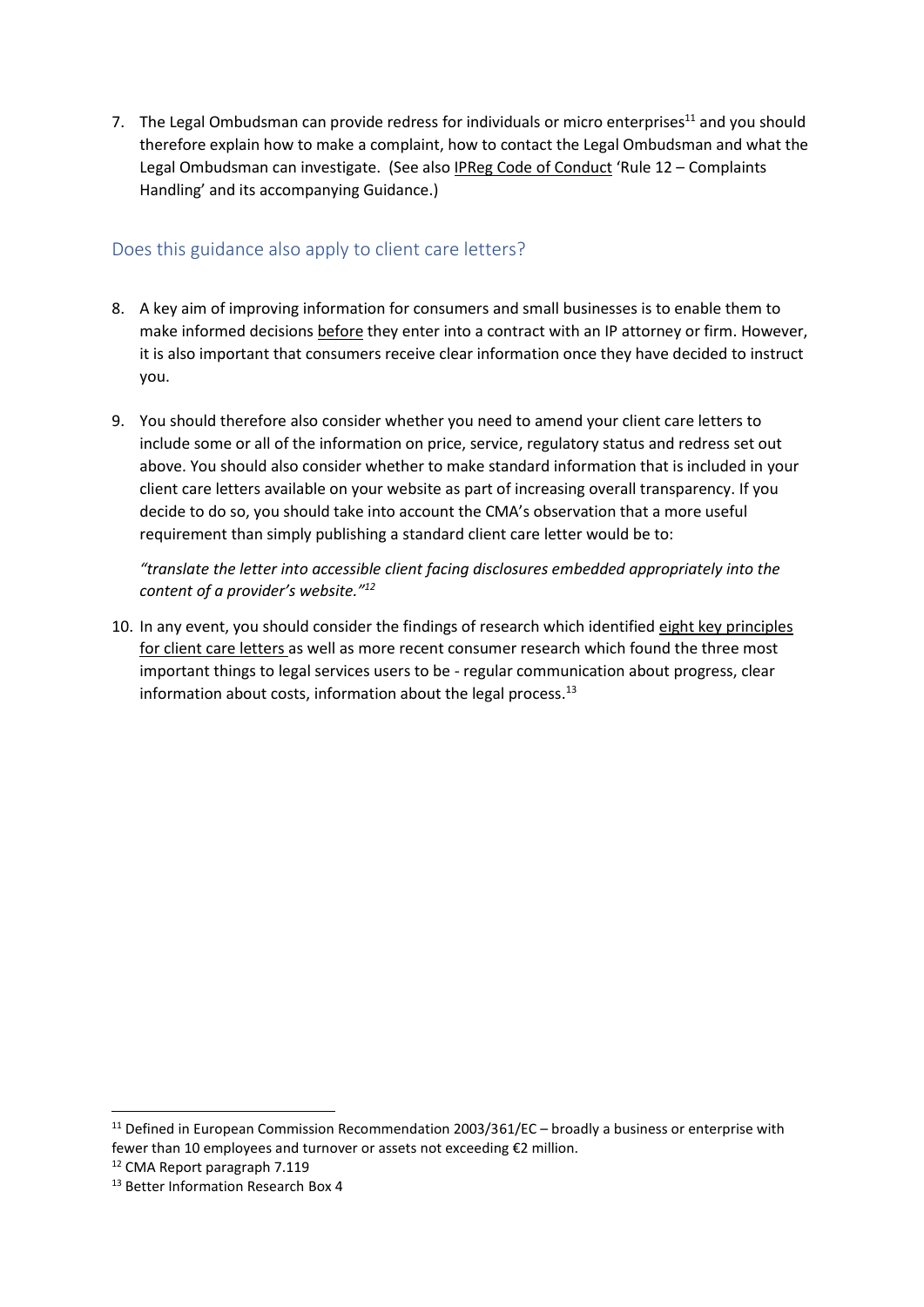## Other matters/ Future plans

First-Tier Complaints: firms should analyse carefully their own complaints data to ensure they are identifying root causes of complaints and that there is a proper feedback process within the firm at senior level to improve standards of service.

Digital badge: IPReg will explore providing a "digital badge" in its new Customer Relationship Management system. This would provide a secure way for consumers to check that a firm is actually regulated by IPReg by clicking on a coded, digital 'badge' on the firm's website. It has been introduced recently by the Council for Licensed Conveyancers and the Solicitors Regulation Authority.

[Legal](https://www.legalchoices.org.uk/) Choices and Single Digital Register: the CMA Report identified the potential for the Legal [Choices website](https://www.legalchoices.org.uk/) to be redeveloped and promoted as a starting point for consumers on how to find information about legal services. The legal regulators have commissioned consumer research into what is needed and are working collaboratively to redevelop the website. Some work has also been conducted into the feasibility of a single digital register.

Third party reviews: we will consider whether to issue guidance on engaging with feedback platforms such as Feefo and Trustpilot.

Disciplinary findings: our new Customer Relationship Management system should enable us to include on our public-facing registers information about disciplinary action that we have taken against individuals and firms. We consider that this will be more accessible than our current approach of a separat[e Disciplinary Findings](https://ipreg.org.uk/public/what-to-do-when-things-go-wrong/case-reports/) section on our website. It will also enable us to comply with the LSB's requirements that our register is "*accessible, accurate and provides information on the disciplinary records of those regulated".<sup>14</sup>*

## Consultation Questions

**.** 

- 1. What are your views on the proposed outcomes at paragraph 2 of the draft Guidance?
- 2. What are your views on the proposed price and services information at paragraphs 3 and 4 of the draft Guidance?
- 3. What are your views on the information about regulatory status and redress at paragraphs 5 to 7 of the draft Guidance?
- 4. Do you have any comments on any other aspects of this document?

#### **Please provide responses by 5pm Friday 15 February to: [info@ipreg.org.uk](mailto:info@ipreg.org.uk)**

**If some or all of your response is confidential, please make this clear.** 

<sup>14</sup> [LSB Regulatory Performance Standards](https://www.legalservicesboard.org.uk/news_publications/LSB_news/PDF/2017/Regulatory_Performance_Standards_December_2017_(final).pdf) paragraph 2.2: Outcome A5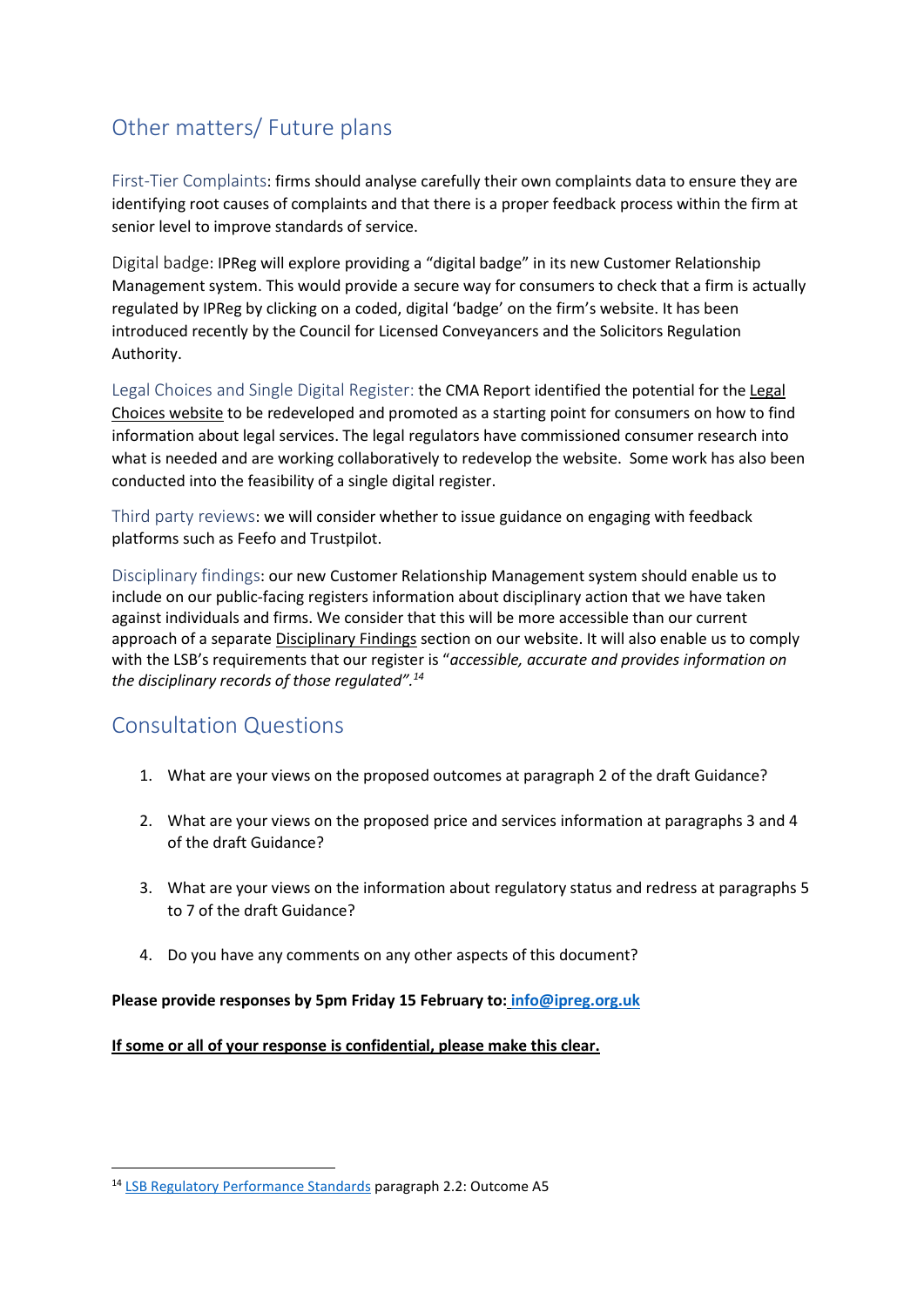## **Annex A – Consideration of Responses to previous consultation<sup>15</sup>**

Responses were received from CIPA, CITMA, the Legal Services Consumer Panel and the Legal Ombudsman (a generic response to all regulators).

#### **Summary of Responses**

**Question 1. What are your views on IPReg's proposed approach, in particular our proposals that: a) Any changes would be incorporated in Guidance rather than in Rules/Regulations; and b) The focus of any changes to our Guidance should be on those attorneys that provide services primarily to individual consumers and small businesses. Should IPReg develop criteria to determine which attorneys might be covered by such Guidance?**

*Headline summary of IPReg proposals: strong expectation of any regulatory changes to be incorporated in Guidance rather than in Rules/Regulations, with the individual attorney/firm to consider whether it is applicable to them, given their detailed knowledge of the types of clients they advise.* 

| CIPA response: agrees    | CITMA response:                         | Legal Ombudsman                  | Legal Services Consumer    |
|--------------------------|-----------------------------------------|----------------------------------|----------------------------|
| guidance approach is     | comfortable with the                    | response: <sup>16</sup> supports | Panel response:            |
| proportionate and        | proposal to issue                       | the avoidance of                 | disappointed that IPReg    |
| pragmatic. All regulated | guidance rather than                    | burdensome measures              | is proposing to rely on    |
| persons and entities     | prescriptive                            | but believes it is               | guidance given it has      |
| providing services to    | rules/regulations.                      | appropriate to allow             | little legal or regulatory |
| consumers and small      |                                         | for flexibility wherever         | weight in comparison to    |
| businesses should be     | Do not agree that                       | possible.                        | mandatory rules. It        |
| encouraged to consider   | criteria should be                      |                                  | considers that such an     |
| the guidance and put in  | developed, considers it                 |                                  | approach is misaligned     |
| place appropriate        | would be more                           |                                  | with the spirit of the     |
| systems and processes.   | appropriate to                          |                                  | CMA's recommendation       |
|                          | encourage all regulated                 |                                  | which called on            |
|                          | individuals and entities                |                                  | regulators to "require     |
|                          | to read the guidance and                |                                  | providers to publish       |
|                          | take the action they<br>determine to be |                                  | information on price,      |
|                          |                                         |                                  | services, redress and      |
|                          | appropriate.                            |                                  | regulatory status".        |
|                          |                                         |                                  | Whilst accepting the       |
|                          |                                         |                                  | <b>CMA</b> recommendations |
|                          |                                         |                                  | were focused on            |
|                          |                                         |                                  | individual consumers       |
|                          |                                         |                                  | (and small businesses),    |
|                          |                                         |                                  | the LSCP believes, for     |
|                          |                                         |                                  | consistency, that IPReg    |
|                          |                                         |                                  | should ensure its          |
|                          |                                         |                                  | requirements apply         |
|                          |                                         |                                  | across the board.          |
|                          |                                         |                                  |                            |

*IPReg response: guidance remains a proportionate response to the CMA's recommendations given the nature of the IP advice market(s). All firms are welcome to adopt the guidance, however, it applies specifically to firms that advise individual consumers and small businesses (businesses with up to 10 employees) on IP-related matters. Firms and attorneys should analyse their client base and decide whether this guidance applies to them. Both the CMA and the LSB recognise that IP attorneys serve primarily business consumers. We have also taken into account the LSB's assessment that "given the* 

**.** 

<sup>15</sup> The consultation ran from 9 October 2017 – 9 January 2018.

<sup>&</sup>lt;sup>16</sup> In each instance where the Legal Ombudsman response is cited, this relates to its broad response to the consultations of the legal regulators as a whole, not solely to the IPReg consultation.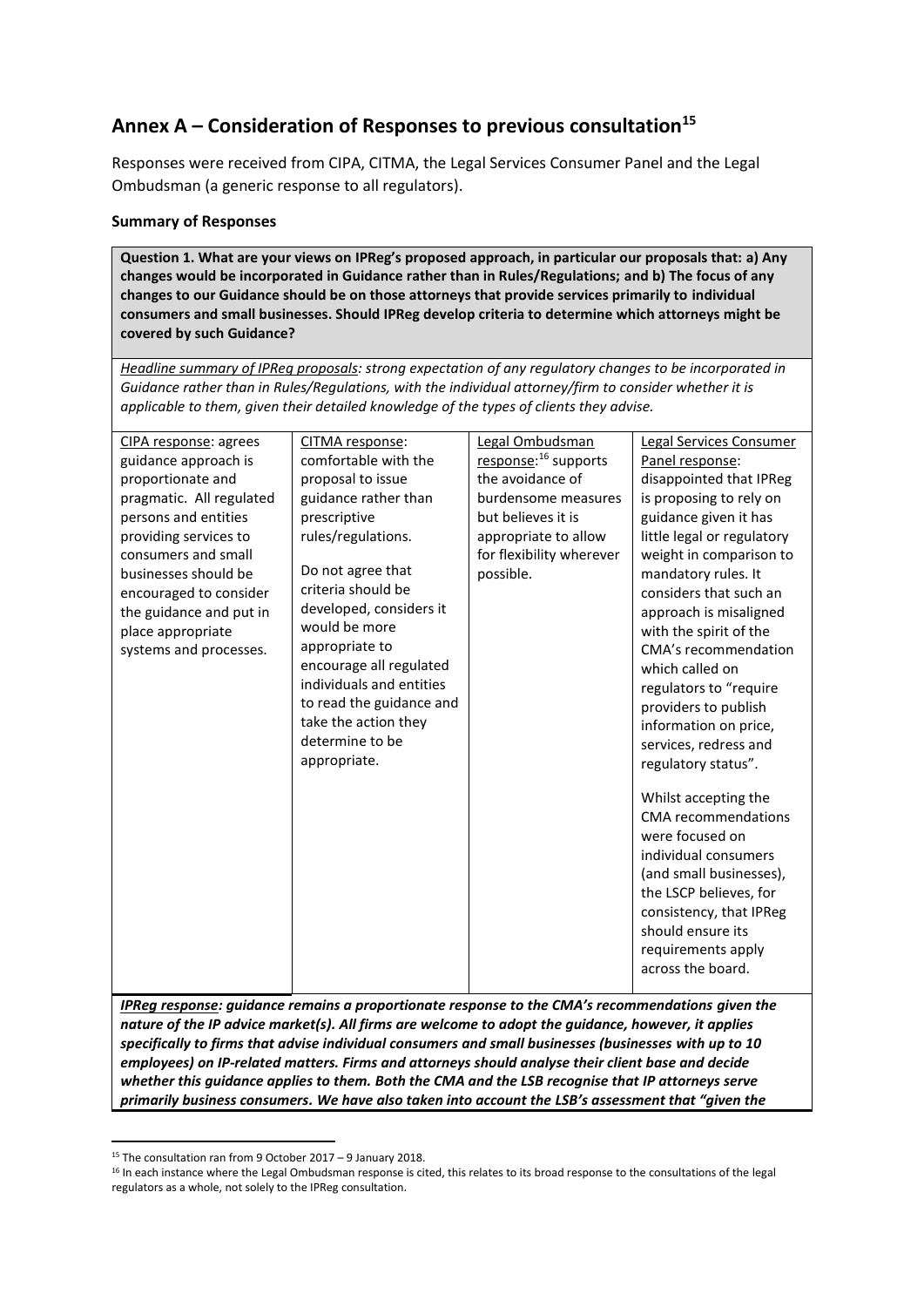*profile of IPReg's regulated community" our approach of producing voluntary guidance rather than mandatory requirements was "proportionate" (albeit that the LSB has asked us to keep our approach under review).*

**Question 2. What are your views on providing this type of information on attorneys' websites? What other types of information could be provided?**

*Headline summary of IPReg proposals: the consultation provided explicit examples of pricing information options which could be included on attorney websites: "fixed prices for specific categories of work, the*  factors that may affect fixed fees and the circumstances in which additional fees may be charged; scale of *disbursements (e.g. filing fees in the UK and elsewhere, court fees, administration charges, foreign exchange charges, etc.); hourly rates for specific categories of fee earner; scenario-based pricing, where illustrative examples are given including likely cost and time-scales"; the availability or otherwise of a free or fixed-fee initial scoping meeting – to include indications of cost, likely process, risks and timescales - particularly for inexperienced or first-time users of IP legal services; typical stages and timelines for particular types of work.* 

| CIPA response: agrees       | CITMA response: many        | Legal Ombudsman          | Legal Services Consumer  |
|-----------------------------|-----------------------------|--------------------------|--------------------------|
| the type of information     | firms will already provide  | response: should         | Panel response:          |
| listed by IPReg could be    | this type of information,   | encourage provision of   | welcomes IPReg's         |
| provided on attorneys'      | setting out 'best           | more up-front            | consideration of how to  |
| websites and that IPReg     | practice' in the guidance   | information about        | provide consumers with   |
| guidance should ensure      | will help to encourage      | costs including how      | pricing information.     |
| there is a uniform          | standardisation and         | they are calculated      | Information needs to be  |
| approach to the             | transparency.               | (20% of complaints to    | simple and accessible at |
| publication of such         |                             | Legal Ombudsman          | the time of need but     |
| information by regulated    | Is explicit in stating that | relate to this); context | determining what is      |
| persons and entities. No    | it does not consider        | and dependencies are     | simple and accessible is |
| additional information      | there are any other         | important, particularly  | not always easy and will |
| identified for publication. | types of information        | how costs change over    | requiring testing and    |
|                             | which it would be           | time; should provide     | evaluation. It is        |
|                             | beneficial to publish.      | hourly rates/ different  | disappointed that IPReg  |
|                             |                             | staff rates, likely      | makes no reference to    |
|                             |                             | disbursements and        | these. Suggests if       |
|                             |                             | typical cost ranges and  | resource is a hindrance, |
|                             |                             | fixed costs should       | regulators could pool    |
|                             |                             | explain what is and is   | resources for this       |
|                             |                             | not included.            | research and would       |
|                             |                             | Regulators should        | introduce some           |
|                             |                             | supply prescriptive      | standardisation in       |
|                             |                             | templates for price      | approach.                |
|                             |                             | publication, ideally     |                          |
|                             |                             | similar across           |                          |
|                             |                             | regulators.              |                          |
|                             |                             |                          |                          |

*IPReg response: our basic approach is unchanged but we have also included referral arrangements and fees; and specification of additional "administration" fees (e.g. filing fees in the UK and elsewhere, court fees, administration charges, foreign exchange charges including any uplift on currency conversions etc.).* 

*We have undertaken a review of consumer research (see Annex B) and do not consider additional testing and evaluation, as suggested by the Consumer Panel, to be necessary, given the volume of relevant research that now exists.* 

**Question 3. What are your views on the provision of this type of pre-engagement information on attorneys' websites?**

**Question 4. Is there any other information that should be provided?**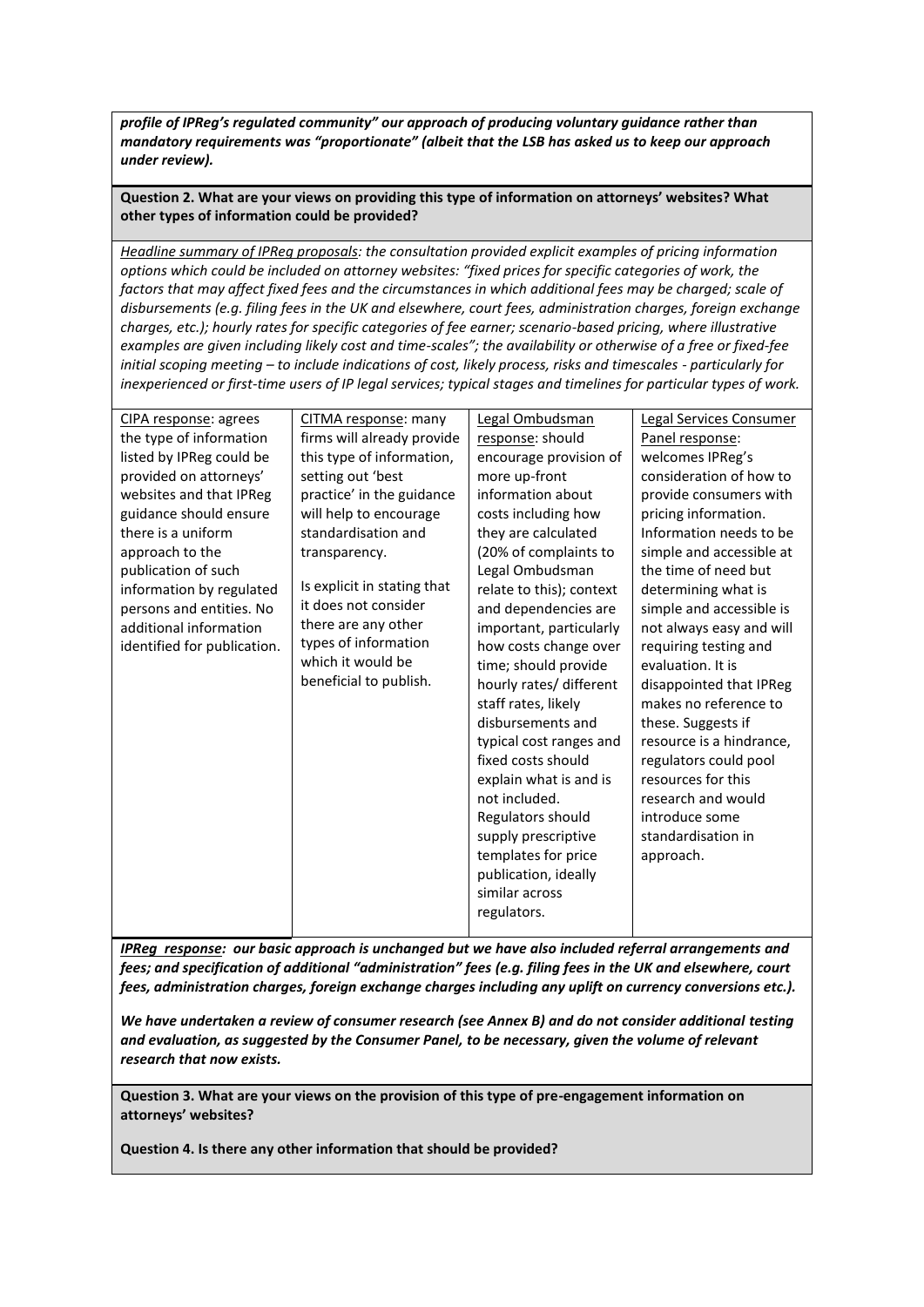*Headline summary of IPReg proposals: suggested the following information could be provided on attorneys' websites so available to inform choice: complaints handling procedures, the right of consumers to complain to the Legal Ombudsman, that the attorney/firm has Professional Indemnity Insurance, they are regulated by IPReg and generic information already provided in client care letters, and the reasons for why each is an important protection for consumers. It is a requirement of the IPReg Code of Conduct that all this information is provided, the difference here is when i.e. pre-engagement.* 

| CIPA response: considers  | CITMA response: would     | Legal Ombudsman          | Legal Services Consumer    |
|---------------------------|---------------------------|--------------------------|----------------------------|
| it is reasonable to ask   | support the publication   | response: to put costs   | Panel response: supports   |
| attorneys to publish the  | of this pre-engagement    | into context,            | transparency around        |
| proposed pre-             | information on            | descriptions of service, | consumers' rights to       |
| engagement information    | attorneys' websites,      | staff, stages of matters | redress and                |
| on websites. Suggests the | though guidance should    | and timescales, should   | compensation, as well as   |
| guidance should provide   | not be too prescriptive   | be encouraged.           | the regulatory status of   |
| a general overview rather | about what should be      | Considers there is less  | providers. Queries         |
| than be overly            | published or the basis on | scope for consumer       | whether IPReg would        |
| prescriptive about the    | which it should be        | confusion or individual  | mandate this, whether      |
| nature or form of the     | published. No other       | differences in           | by template or allowing    |
| information. Does not     | information to be         | interpretation           | flexibility on how the     |
| suggest any other         | published.                | meaning no template      | information should be      |
| information to be         |                           | should be mandated.      | presented. Suggests        |
| published.                |                           |                          | IPReg explores what        |
|                           |                           | Believes that the        | would work for             |
|                           |                           | choice to publish        | consumers and if           |
|                           |                           | further information      | necessary draws lessons    |
|                           |                           | should be left to firms  | from other sectors.        |
|                           |                           | themselves.              |                            |
|                           |                           |                          |                            |
|                           |                           |                          | The Panel says that it is  |
|                           |                           |                          | unclear as to whether      |
|                           |                           |                          | IPReg proposes to take     |
|                           |                           |                          | regulatory action          |
|                           |                           |                          | requiring firms to publish |
|                           |                           |                          | a description of the       |
|                           |                           |                          | services they provide      |
|                           |                           |                          | (including details on the  |
|                           |                           |                          | different staff who        |
|                           |                           |                          | deliver services, a        |
|                           |                           |                          |                            |
|                           |                           |                          | timeline showing when      |
|                           |                           |                          | key stages of the work     |
|                           |                           |                          | will be completed, and     |
|                           |                           |                          | any factors that could     |
|                           |                           |                          | affect these               |
|                           |                           |                          | requirements) as per       |
|                           |                           |                          | CMA recommendation. It     |
|                           |                           |                          | considers there should     |
|                           |                           |                          | be a requirement for the   |
|                           |                           |                          | publication of service     |
|                           |                           |                          | information, particularly  |
|                           |                           |                          | timescales, as price       |
|                           |                           |                          | information by itself is   |
|                           |                           |                          | not enough.                |
|                           |                           |                          |                            |

*IPReg response: our basic approach is unchanged but we have included additional information relating to clear descriptions of the different types of service offered, the typical timescales and key stages, experience and qualifications of individuals who carry out the services and supervisory arrangements.*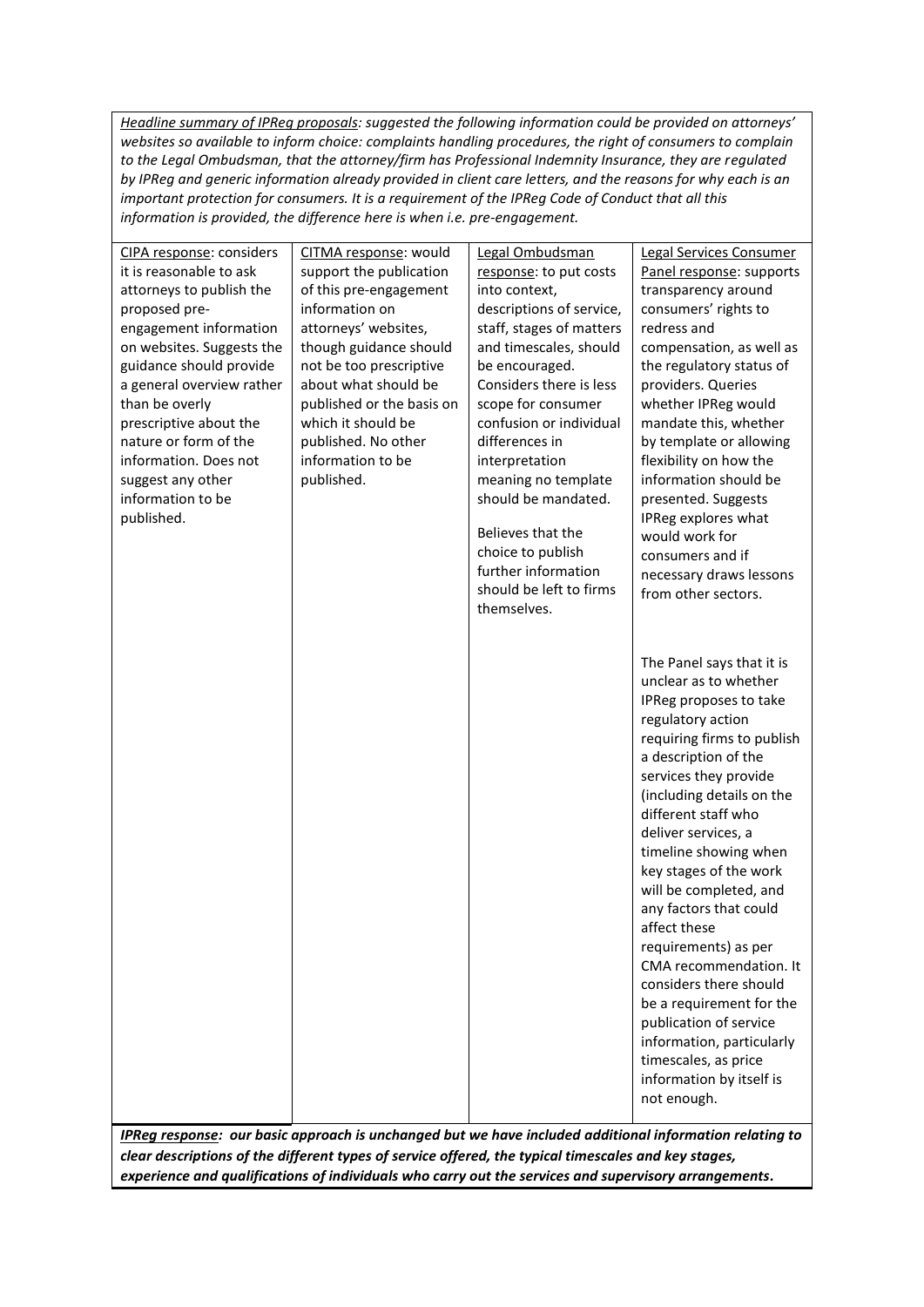*This change was informed by the Consumer Panel response, our review of the approaches of other legal regulators and revisiting the CMA Report. Also identified through this review, the Guidance now suggests the information is available in alternative formats, not solely on the website, and refers to the IPReg compensation arrangements.* 

#### **Question 5. What are your views on providing information about complaints on attorneys' websites? What other type of information about quality could be provided?**

*Headline summary of IPReg proposals: the IPReg Annual Report includes aggregated information about firsttier complaints (those made directly to an attorney or firm, as provided in the Annual Returns of firms). Rather than pursuing the publication of complaints data by firms, IPReg proposed to focus on working with the other regulators on the feasibility of developing a single digital register and supporting firms in engaging with review platforms.*

| CIPA response: considers  | CITMA response: agree it  | Legal Ombudsman             | Legal Services Consumer     |
|---------------------------|---------------------------|-----------------------------|-----------------------------|
| publication of complaints | would not be suitable for | response: supports the      | Panel response:             |
| information is not a      | firms to publish          | publication of how-to-      | disagrees with the          |
| proven indicator of       | complaints information    | complain information.       | proposal. Considers the     |
| quality. Instead,         | as this would not         |                             | publication of the          |
| attorneys should be       | necessarily prove to be a | Publication of first-tier   | volume and nature of        |
| encouraged to signpost    | reliable indicator of     | complaints data needs       | first-tier complaints data  |
| clients to relevant       | quality. Agree that a     | definition of a             | has the potential to        |
| sources of complaints     | recommendation in         | complaint and               | improve market              |
| data information such as  | guidance to provide       | reporting as to when it     | transparency, to aid        |
| that published by the     | hyperlink to other        | is settled. Suggests the    | consumers in making         |
| Legal Ombudsman and       | relevant sources of       | following context be        | informed decisions,         |
| IPReg.                    | complaints data and       | provided: size of firm      | provide commentators or     |
|                           | decisions, such as to     | (turnover), number of       | intermediaries with more    |
|                           | IPReg/Legal               | transactions p/a,           | complex information         |
|                           | Ombudsman, could be a     | number of first tier        | which they are better       |
|                           | simple and effective      | complaints p/a,             | placed to repackage in      |
|                           | mechanism for             | complaint types (e.g. if    | simplified form for         |
|                           | consumers who wish to     | about cost), link to        | consumers. It also          |
|                           | look at this level of     | Legal Ombudsman             | considers it has been well  |
|                           | information.              | data on ombudsman           | argued that the             |
|                           |                           | decisions. Suggests         | availability of complaints  |
|                           |                           | reporting of a              | data acts as a deterrent    |
|                           |                           | maximum of one              | against poor practice,      |
|                           |                           | complaint per client        | help to identify areas of   |
|                           |                           | per matter to avoid         | high risk, and can guide    |
|                           |                           | distortion due to           | decisions around            |
|                           |                           | repeat/ vexatious           | prioritisation for          |
|                           |                           | complaints.                 | approved regulators. It     |
|                           |                           |                             | considers that IPReg can    |
|                           |                           | Considers there is          | do more with the            |
|                           |                           | limited value to            | information it collates (in |
|                           |                           | publishing first tier       | the non-consumer facing     |
|                           |                           | data for IPReg (and         | Annual Report) and          |
|                           |                           | <b>CILEx Regulation and</b> | would like it to consult    |
|                           |                           | the Master of the           | on whether it should        |
|                           |                           | Faculties). For this data   | publish this information    |
|                           |                           | to be a sufficiently        | at firm level.              |
|                           |                           | reliable indicator of       |                             |
|                           |                           | quality, there would        |                             |
|                           |                           | need to be greater          |                             |
|                           |                           | numbers of complaints       |                             |
|                           |                           | to provide some             |                             |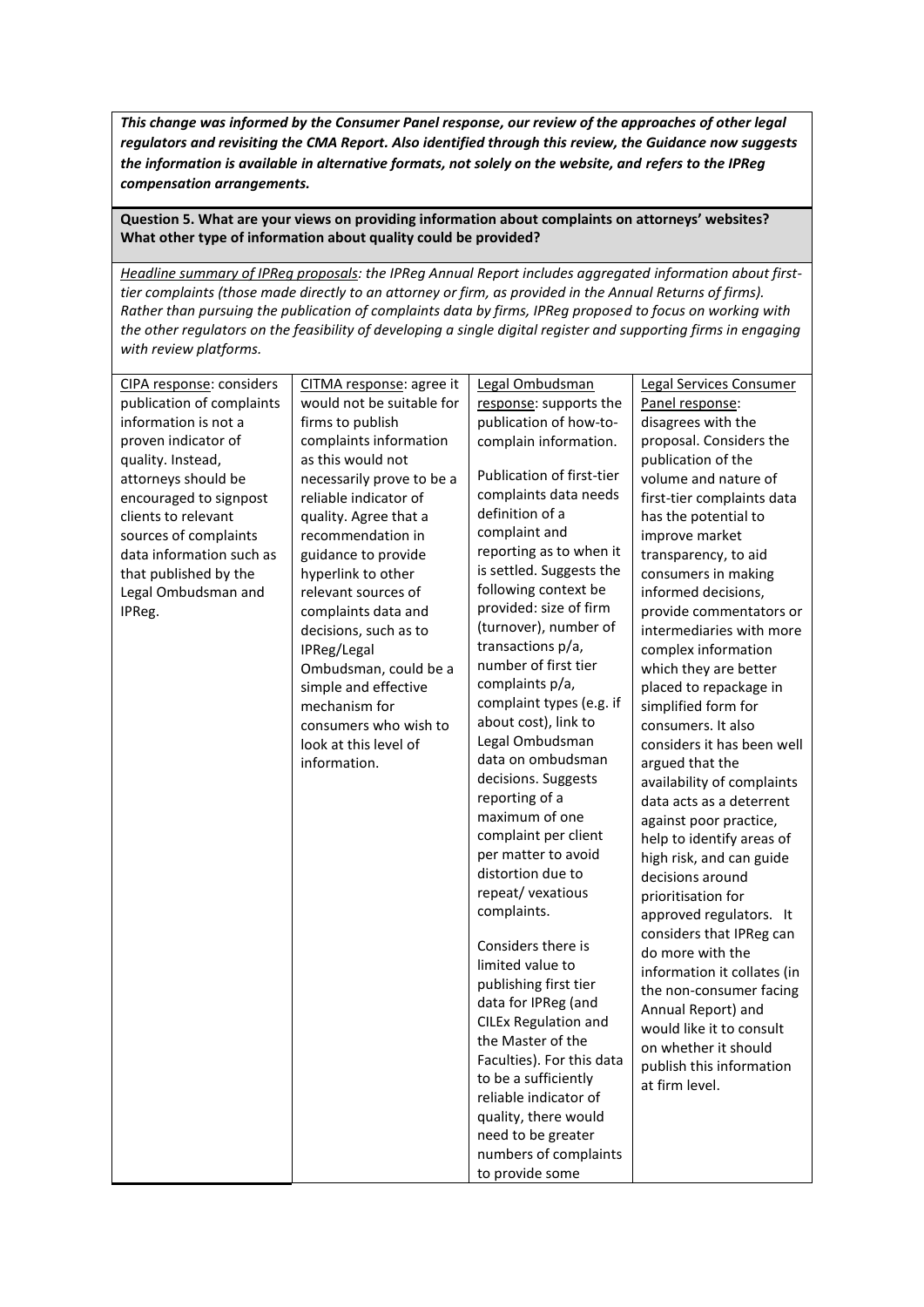|  | comparison level       |  |
|--|------------------------|--|
|  | between firms. Since   |  |
|  | consumers are unlikely |  |
|  | to be able to use this |  |
|  | information to inform  |  |
|  | their choices, no      |  |
|  | reason is found to     |  |
|  | encourage its          |  |
|  | publication.           |  |
|  |                        |  |

*IPReg response: we remain of the view that complaints are not necessarily a reliable indicator of quality, especially in the absence of context and/or work that is not commoditised. We do not, therefore, consider that it would be useful to consumers to require publication of this information. Th[e IPReg 2017 Annual](https://ipreg.org.uk/wp-content/files/2018/08/2017-Annual-Report.pdf)  [Report](https://ipreg.org.uk/wp-content/files/2018/08/2017-Annual-Report.pdf) provided a breakdown of the (first-tier) complaints recorded by IPReg registrants and found that the four most frequent complaint areas support the CMA's recommendations for increased transparency of costs and service prior to instructing an attorney:* 

- *Costs information deficient/costs excessive (82 complaints)*
- *Failure to advise or poor/wrong advice (28 complaints)*
- *Failure to keep informed/failure to reply (21 complaints)*
- *Delay/failure to progress (19 complaints).*

*Paragraph 20 of the CMA Report stated that "there is a role for regulators in aggregating and making available quality information such as complaints data. Making more information available would increase the ability of consumers to compare providers and may also stimulate the growth of [Digital Comparison Tools] and other third-party intermediaries for legal services".* 

*We will continue to publish aggregated data on an annual basis*

**Question 6. Would providing disciplinary information on the Register(s) be useful?**

*Headline summary of IPReg proposals: the consultation reflected the LSB's suggestion that IPReg should integrate the disciplinary information it already publishes into the Register(s) on its website. The LSB considers that this can be achieved "at little cost".* 

| CIPA response: urges      | CITMA response:          | Legal Ombudsman       | <b>Legal Services Consumer</b> |
|---------------------------|--------------------------|-----------------------|--------------------------------|
| IPReg to consider         | suggests careful         | response: no explicit | Panel response: strong         |
| carefully the criteria    | consideration be given   | response made.        | view that disciplinary         |
| attached to the           | to criteria for how and  |                       | information should be          |
| publication of this       | what information is      |                       | provided on the digital        |
| information as it could   | actually published,      |                       | register, otherwise            |
| have a disproportionately | urging IPReg to look at  |                       | information is scattered       |
| adverse impact upon       | this in more detail and  |                       | and difficult for the          |
| regulated persons or      | perhaps consult further  |                       | consumer to access.            |
| entities in a small       | on any proposed plans in |                       |                                |
| regulated community.      | order that important     |                       |                                |
| Should the LSB            | factors can be           |                       |                                |
| suggestion be             | considered. Provides     |                       |                                |
| implemented, CIPA         | examples for             |                       |                                |
| would want the            | consideration: would     |                       |                                |
| opportunity to comment    | information clearly      |                       |                                |
| on any details.           | distinguish whether a    |                       |                                |
|                           | complaint was upheld or  |                       |                                |
|                           | dismissed? Would         |                       |                                |
|                           | information only be      |                       |                                |
|                           | displayed for a certain  |                       |                                |
|                           | period of time?          |                       |                                |
|                           |                          |                       |                                |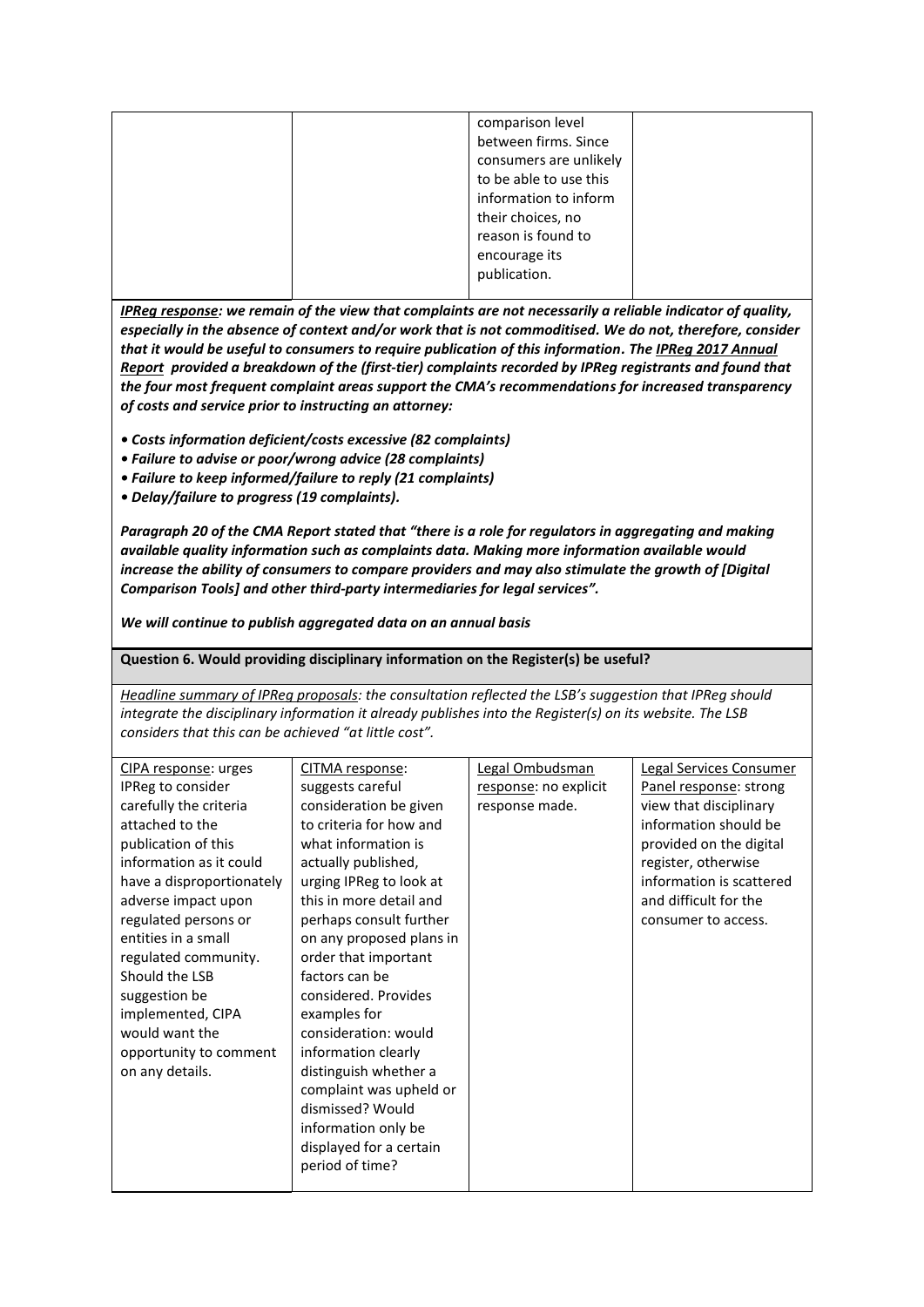*IPReg response: having considered the Consumer Panel response and taken into account the new LSB regulatory performance assessment regulatory outcome that "The regulator's list of those they regulate is accessible, accurate and provides information on the disciplinary records of those regulated" our new Customer Relationship Management system should enable us to include on our public-facing registers information about disciplinary action that we have taken against individuals and firms.*

#### **Question 7. What are your views on IPReg's proposed approach to quality marks and regulatory badges?**

*Headline summary of IPReg proposals*: *the CMA report discusses the use of a quality mark or "regulatory badge" as an aid to inform choice and help distinguish from unregulated providers. IPReg's view is that a quality mark provision is best addressed through re-development of the Legal Choices website and/or establishment of a single digital register, if taken forward.*

| CIPA response: advises it | CITMA response:         | Legal Ombudsman        | Legal Services Consumer     |
|---------------------------|-------------------------|------------------------|-----------------------------|
| agrees with the           | supports the proposed   | response: broadly in   | Panel response: does not    |
| approach, whilst also     | approach to quality     | favour of regulators   | understand the              |
| saying that IPReg can do  | marks and regulatory    | developing digital     | reasoning provided.         |
| more to help prospective  | badges which is         | badges or logos to     | Considers there is very     |
| clients to distinguish    | proposed, providing     | provide clear          | little in this consultation |
| between regulated and     | there is suitable       | indication that firms  | around developing or        |
| unregulated; urges IPReg  | education of consumers  | are regulated, but not | publishing quality          |
| to liaise with external   | to recognise a badge of | for other purposes;    | proxies. Emphasises that    |
| partners such as CIPA and | quality or regulation.  | considers further      | both the CMA and the        |
| the UK Intellectual       |                         | research is needed on  | Panel have highlighted      |
| Property Office in any    |                         | effectiveness of       | the need for quality        |
| awareness-raising         |                         | providing more         | information to sit          |
| programme.                |                         | information through    | alongside pricing           |
|                           |                         | these badges.          | information.                |
|                           |                         |                        |                             |

*IPReg response: having reviewed the approaches of other legal regulators, the development of the new Customer Relationship Management system will explore provision of a "digital badge" to take the form of a secure coded digital IPReg logo so that consumers can easily check whether a firm is regulated by IPReg.* 

**Question 8. Do you have any comments on the approach taken by IPReg on the Legal Choices website, a single digital register or independent feedback platforms?**

*Headline summary of IPReg proposals: IPReg is participating in the regulators' groups, both led by the SRA, considering how to improve the Legal Choices website and development of a single digital register. In addition, IPReg will consider what advice should be given to attorneys about engaging with independent feedback platforms (i.e. a website such as Trustpilot or Feefo) should the market developed such.*

| CIPA response: believes     | CITMA response:       | Legal Ombudsman         | Legal Services Consumer   |
|-----------------------------|-----------------------|-------------------------|---------------------------|
| the suggested approach      | supports the approach | response: very          | Panel response: supports  |
| is appropriate. Is of the   | taken by IPReg.       | supportive of Legal     | the approach adopted by   |
| view that the digital       |                       | Choices; is already     | IPReg with regards to the |
| register should not add to  |                       | participating on        | Legal Choices website.    |
| regulatory arrangements     |                       | Steering Group,         |                           |
| and that patent attorneys   |                       | believes that           |                           |
| should not be               |                       | refreshing the Legal    |                           |
| disadvantaged through       |                       | Choices website would   |                           |
| the application of criteria |                       | be hugely beneficial    |                           |
| designed for the other      |                       | for consumers to        |                           |
| regulated legal services    |                       | improve it as a hub for |                           |
| professions.                |                       | legal information to    |                           |
|                             |                       | increase public         |                           |
|                             |                       | understanding and       |                           |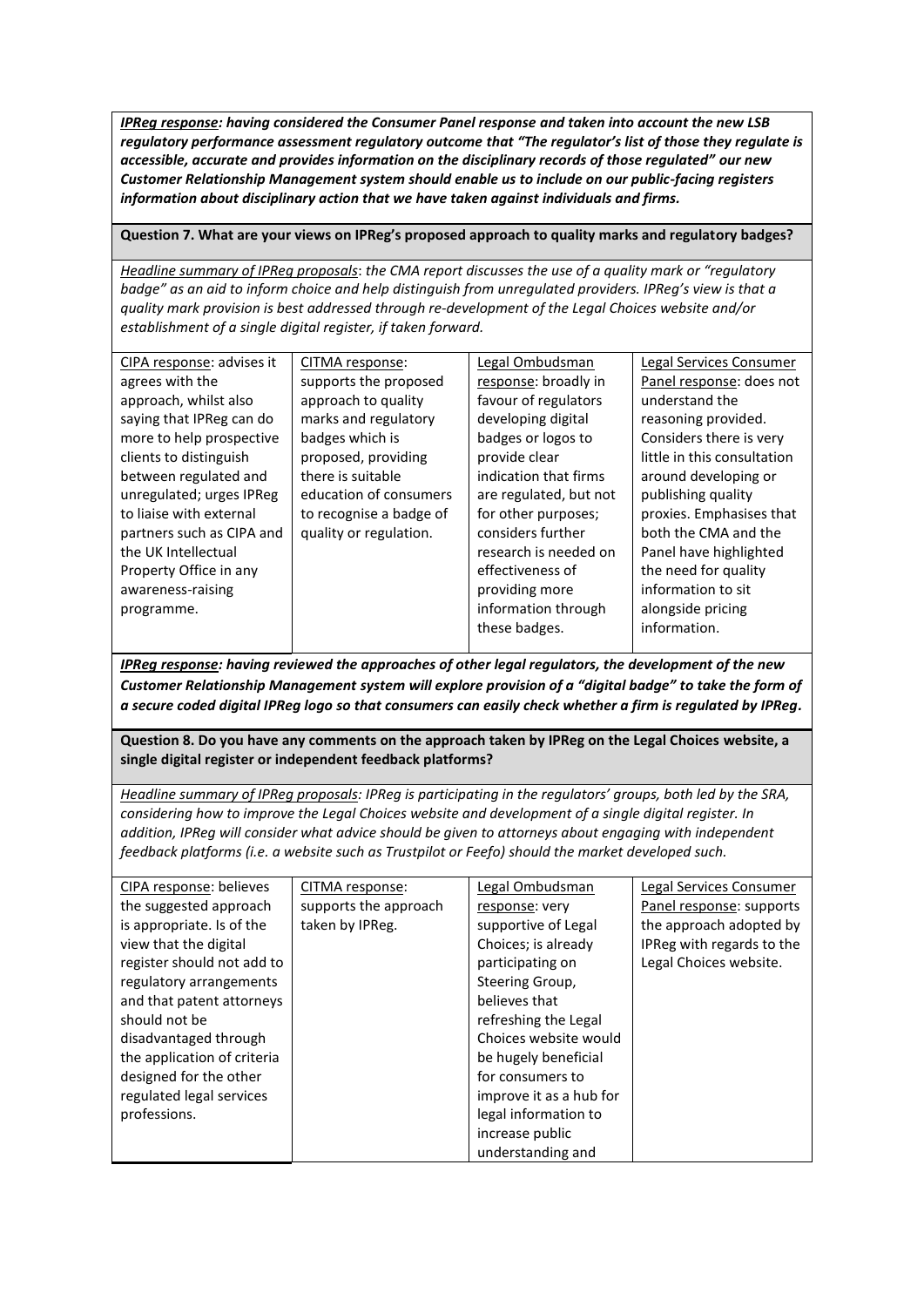| help consumers           |  |
|--------------------------|--|
| navigate legal services. |  |
|                          |  |
| Wishes to be involved    |  |
| in taking forward the    |  |
| single digital register  |  |
| and contributing own     |  |
| data. Optimistic about   |  |
| the value that           |  |
| comparison websites      |  |
| could add to the legal   |  |
| services market,         |  |
| provided that the        |  |
| information they         |  |
| supply is complete and   |  |
|                          |  |
| balanced.                |  |

*IPReg response: IPReg remains committed to the redevelopment of the [Legal Choices website](https://www.legalchoices.org.uk/) and is working collaboratively to redevelop it. It also remains committed to working collaboratively to determine the feasibility of a single digital register. We will consider in due course whether to issue guidance on engaging with feedback platforms.* 

**Question 9. What is your view of the impact that the above proposals will have on the competitiveness of regulated IP companies and individuals?**

| CIPA response: business   | CITMA response: IPReg    | Legal Ombudsman       | Legal Services Consumer |
|---------------------------|--------------------------|-----------------------|-------------------------|
| to business nature of the | must ensure that any     | response: no explicit | Panel response: no      |
| work of its members       | proposals do not result  | response made.        | explicit response made. |
| means it cannot predict   | in any unnecessary       |                       |                         |
| what, if any level, of    | additional burdens being |                       |                         |
| increase in the           | imposed on regulated IP  |                       |                         |
| competitiveness would     | companies and            |                       |                         |
| result from these         | individuals.             |                       |                         |
| proposals. Its primary    |                          |                       |                         |
| concern is that IPReg     |                          |                       |                         |
| does not introduce any    |                          |                       |                         |
| additional regulatory     |                          |                       |                         |
| burdens.                  |                          |                       |                         |
|                           |                          |                       |                         |
|                           |                          |                       |                         |

*IPReg response:* **We consider that, if implemented well, firms that provide consumers and small businesses with good quality, relevant and understandable information about price, quality, service and other matters can gain a competitive advantage over firms that do not. We will monitor how our new guidance is implemented and will consider further how to monitor the effectiveness of any measures that attorneys and firms introduce. We anticipate that we will re-visit this issue in 2020 or 2021.**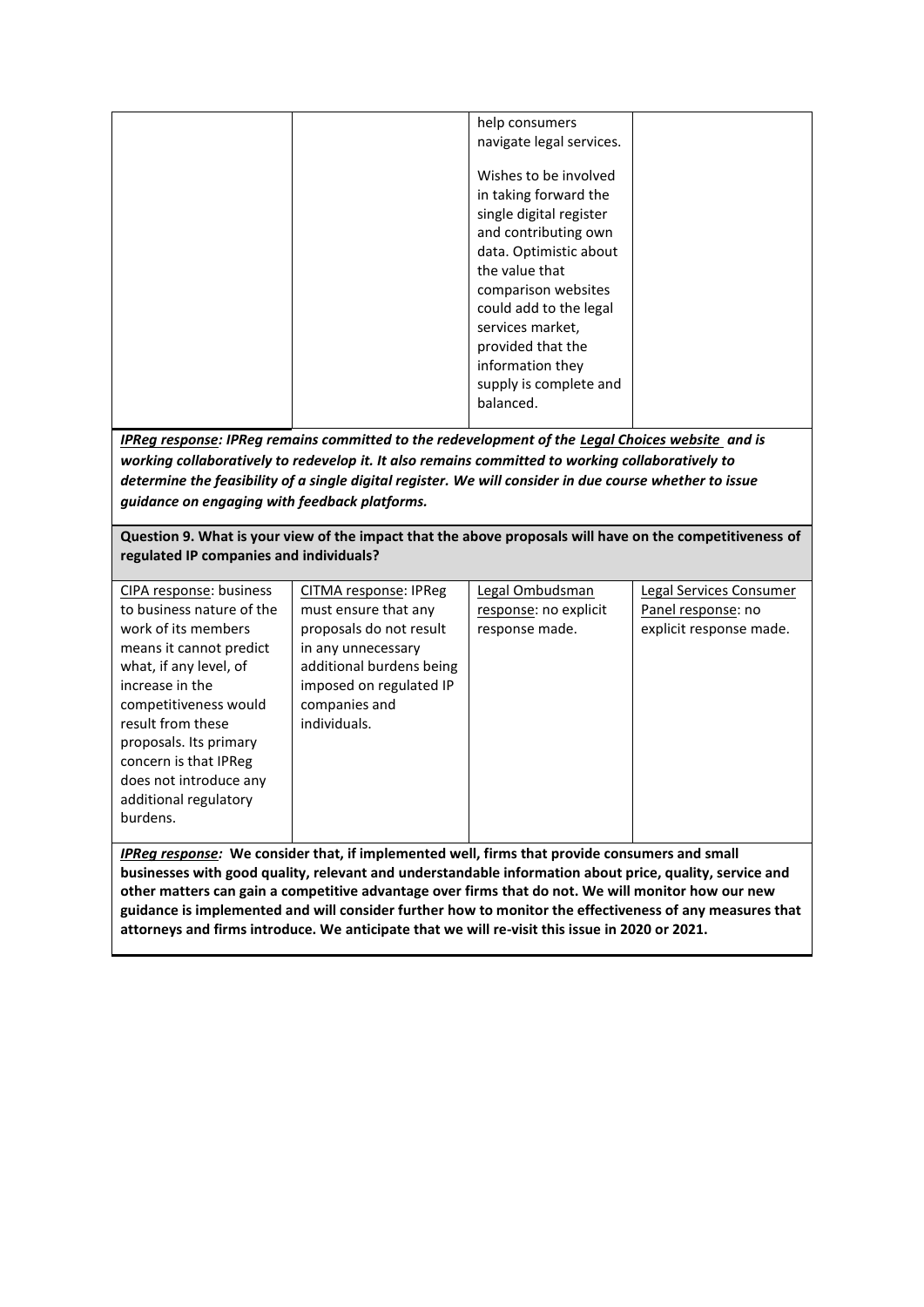## **Annex B - Consumer Research**

- 1. Since the previous consultation, there has been a significant amount of research, both consumer and legal business, conducted and there have been transparency regulatory developments in the sector. Whilst not necessarily IP-specific we consider the results provide helpful information about consumer behaviour and may help registrants in developing their consumer/client-facing information.
- 2. Key research findings that we consider relevant (particularly in relation to small business consumers/clients) are:

[UK Competition Network \(Financial Conduct Authority and Competition Markets Authority\) -](https://assets.publishing.service.gov.uk/government/uploads/system/uploads/attachment_data/file/744521/UKCN_consumer_remedies_project_-_lessons_learned_report.pdf) [Consumer Remedies Project: lessons learned report](https://assets.publishing.service.gov.uk/government/uploads/system/uploads/attachment_data/file/744521/UKCN_consumer_remedies_project_-_lessons_learned_report.pdf) October 2018

The 'three As': a well-functioning market typically relies on consumers being able to follow the 'three As':

- **access** information; for example, on the prices and quality of alternative products;
- **assess** this information; for example, by comparing rival offers and making an informed choice between them; and
- **act** on the information; for example, by being able to switch supplier easily or to move to a better product from an existing supplier.

#### Solicitors Regulation Authority - [a study of small businesses with legal issues](http://www.sra.org.uk/sra/how-we-work/reports/price-transparency.page) October 2018

Overall Suggestion: findings suggest that publishing prices may help firms to win more business, both from competitors and from new clients who do not currently access professional support due to incorrect assumptions, such as how much it might cost.

Main barriers: when they have a legal need, small businesses say that a lack of readily available price information, and the complexity of the information currently available, are the main barriers to finding a new solicitor

Cost: > 60% of small businesses (70% of sole traders) perceived cost as a barrier that might limit access to legal services; small businesses without access to pricing information assumed solicitors were more expensive (by c22%) [than what? Also, is it that 22% assumed they are more expensive or that x% assumed they would cost 22% more].

Internet searching: 42% of small businesses already spend time searching the internet when looking for legal service providers; 75% would spend more time doing so if more accessible information was available online.

Winning business: found evidence that by increasing price transparency, solicitors would win more business from alternative providers and professions that do not publish their prices.

[Solicitors Regulation Authority -](https://www.sra.org.uk/sra/how-we-work/reports/better-information.page) Better Information Research June 2018

Research commissioned jointly with the Legal Ombudsman: found the three most important things to users of legal services to be - regular communication about progress, clear information about costs, information about the legal process.